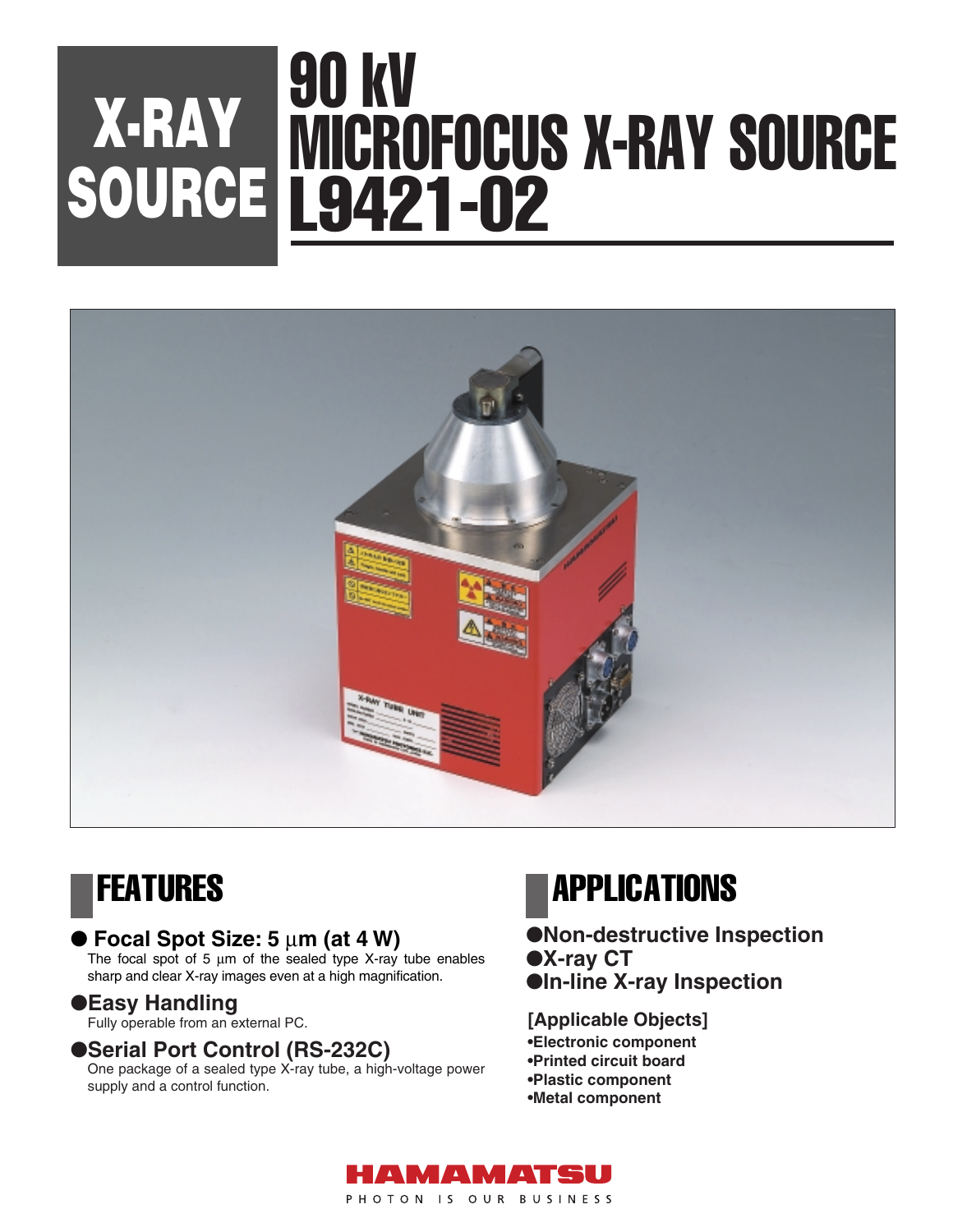## **SPECIFICATIONS**

#### **GENERAL**

| <b>Parameter</b>                     | <b>Description / Value</b>             | <b>Unit</b> |
|--------------------------------------|----------------------------------------|-------------|
| Input Voltage (DC)                   | $+24$                                  |             |
| Power Consumption (Max.)             | 96                                     | W           |
| <b>Operating Ambient Temperature</b> | $+10$ to $+40$                         | $^{\circ}C$ |
| Storage Temperature                  | 0 to $+50$                             | $^{\circ}C$ |
| Operating and Storage Humidity       | Below 85 (No Condensation)             | $\%$        |
| Weight                               | Approx. 10                             | kg          |
| Conformance Standards                | CE (EMC: IEC 61326-1, Group1, Class A) |             |
| Operation                            | Continuous                             |             |
| <b>High Voltage Power Supply</b>     | Built-in                               |             |

### **X-RAY TUBE**

| <b>Parameter</b>                             | <b>Description / Value</b> | <b>Unit</b> |
|----------------------------------------------|----------------------------|-------------|
| X-ray Tube                                   | Sealed Type                |             |
| X-ray Tube Cooling Method                    | <b>Convection Cooling</b>  |             |
| X-ray Tube Window Material / Thickness       | Beryllium / 150            | μm          |
| <b>Target Material</b>                       | Tungsten                   |             |
| Tube Voltage Operational Range               | 20 to 90                   | kV          |
| Tube Current Operational Range <sup>10</sup> | 10 to 200 (8 W Max.)       | μA          |
| Maximum Output                               | 8                          | W           |
| X-ray Focal Spot Size                        | 7 (5 $\mu$ m at 4 W)       | μm          |
| X-ray Beam Angle (Coned)                     | 39                         | degrees     |
| Focus to Object Distance (FOD)               | 9.5                        | mm          |

### **X-RAY CONTROL PART**

| <b>Parameter</b>                     | <b>Description</b>                                      | <b>Unit</b> |
|--------------------------------------|---------------------------------------------------------|-------------|
| <b>Function</b>                      | Tube Voltage and Tube Current Preset / Auto Warm-up     |             |
| Protection                           | Interlock                                               |             |
| <b>External Control</b>              | <b>RS-232C</b>                                          |             |
| Applicable OS                        | Windows <sup>®</sup> 2000 Professional, XP Professional |             |
| <b>Computer Operating Conditions</b> | CPU: Intel Pentium or Higher, Memory: 64 MB or More     |             |

**NOTE:** 1See the graph of the tube current operational range.

### **PRE-CAUTION TO USE !**

1. X-ray emitted from this device is harmful for human body. And it should be necessary for the operator to protect himself/herself from it. 2. During an operation, the X-ray tube unit should be installed in the X-ray shielded facility or area in order to avoid any X-ray leakage. Also the interlock system in X-ray control unit should be always used in order to avoid any misoperation.

#### **OPERATIONAL CAUTION**

The product may be subject to governmental occupational radiation hazardous regulation therefore the necessary application must be field according to the local regulation.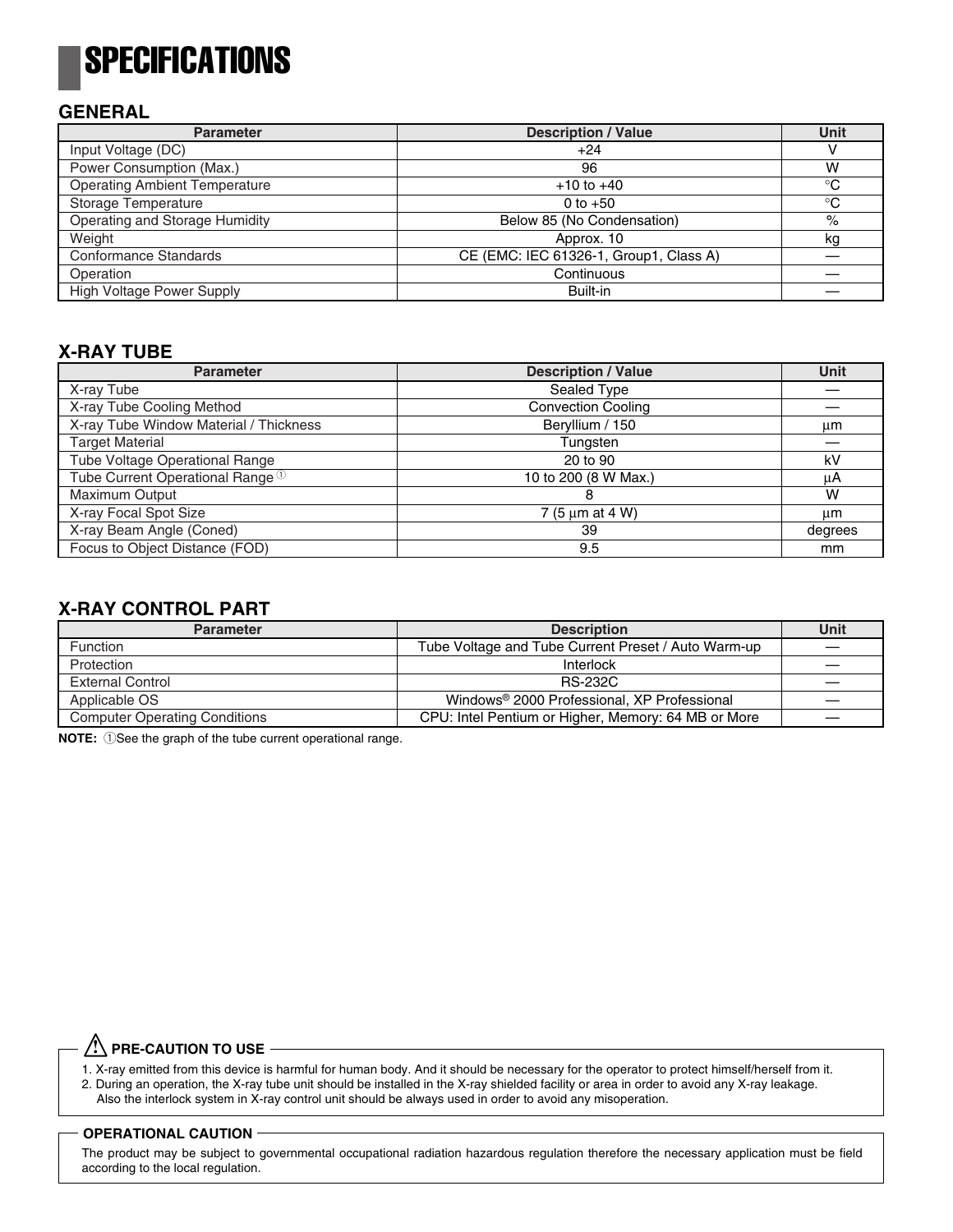## TUBE CURRENT OPERATIONAL RANGE



## DIMENSIONAL OUTLINE (Unit: mm)



TLSOA0093ED